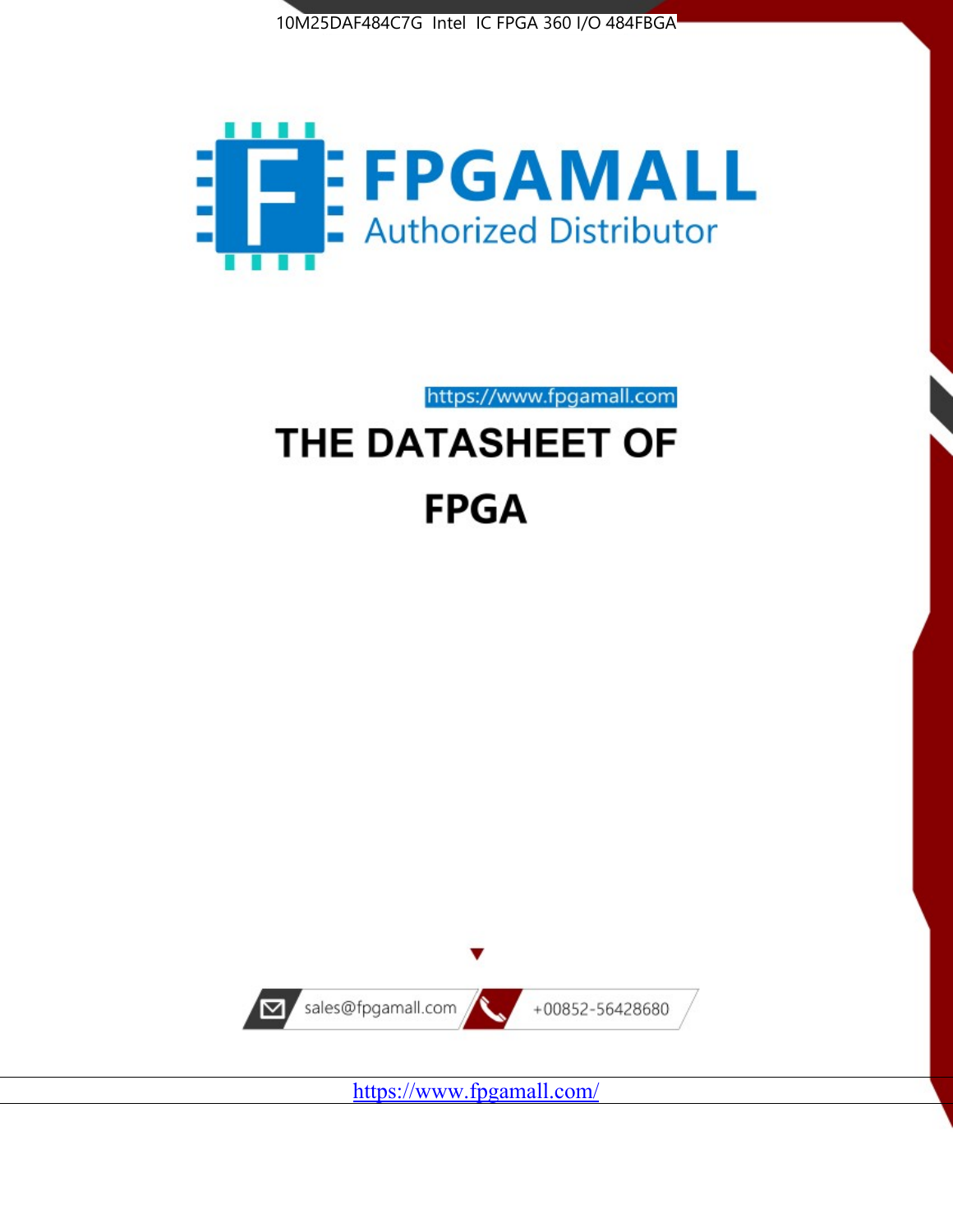10M25DAF484C7G Intel IC FPGA 360 I/O 484FBGA



# **Intel® MAX® 10 FPGA Device Overview**



**M10-OVERVIEW | 2017.12.15** Latest document on the web: **[PDF](https://www.altera.com/en_US/pdfs/literature/hb/max-10/m10_overview.pdf)** | **[HTML](https://www.altera.com/documentation/myt1396938463674.html)**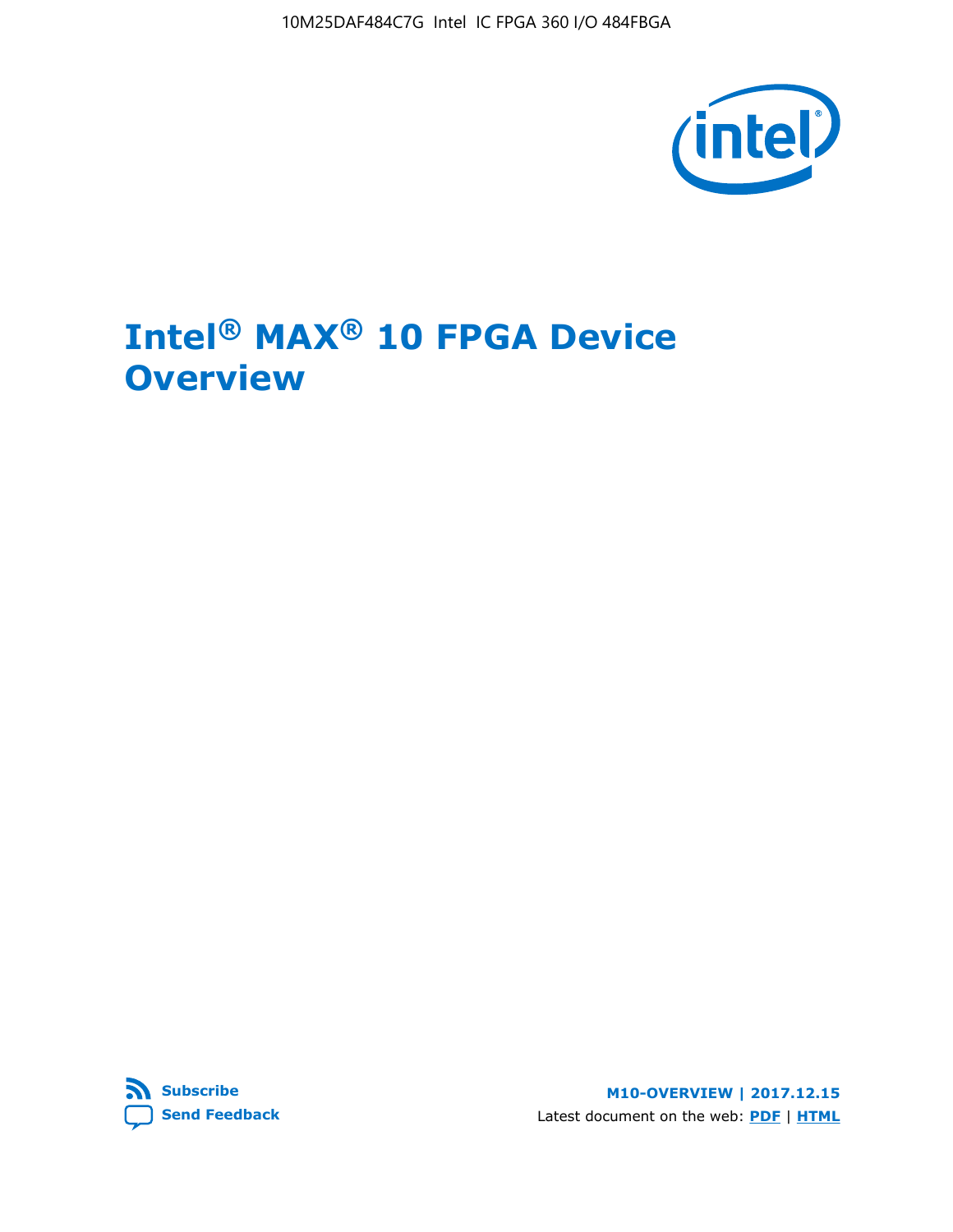

*Contents*

## **Contents**

| Intel® MAX® 10 FPGA Device Overview……………………………………………………………………………3  |  |
|--------------------------------------------------------------------|--|
|                                                                    |  |
|                                                                    |  |
|                                                                    |  |
|                                                                    |  |
|                                                                    |  |
|                                                                    |  |
|                                                                    |  |
|                                                                    |  |
|                                                                    |  |
|                                                                    |  |
|                                                                    |  |
|                                                                    |  |
|                                                                    |  |
|                                                                    |  |
|                                                                    |  |
|                                                                    |  |
|                                                                    |  |
|                                                                    |  |
|                                                                    |  |
| Document Revision History for Intel MAX 10 FPGA Device Overview 13 |  |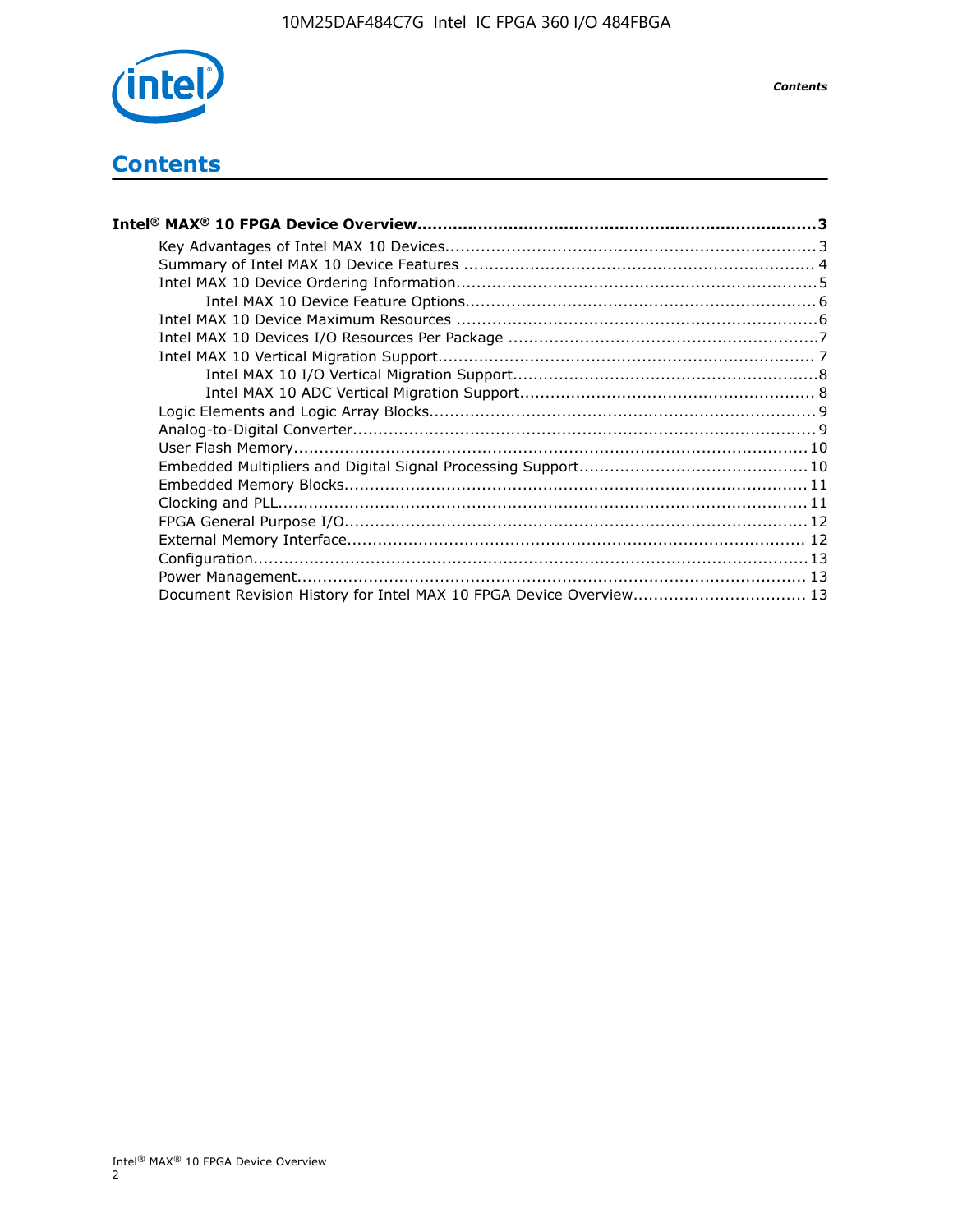

# **Intel® MAX® 10 FPGA Device Overview**

Intel<sup>®</sup> MAX<sup>®</sup> 10 devices are single-chip, non-volatile low-cost programmable logic devices (PLDs) to integrate the optimal set of system components.

The highlights of the Intel MAX 10 devices include:

- Internally stored dual configuration flash
- User flash memory
- Instant on support
- Integrated analog-to-digital converters (ADCs)
- Single-chip Nios II soft core processor support

Intel MAX 10 devices are the ideal solution for system management, I/O expansion, communication control planes, industrial, automotive, and consumer applications.

#### **Related Links**

[Intel MAX 10 FPGA Device Datasheet](https://www.altera.com/documentation/mcn1397700832153.html#mcn1397643748870)

## **Key Advantages of Intel MAX 10 Devices**

#### **Table 1. Key Advantages of Intel MAX 10 Devices**

| <b>Advantage</b>               | <b>Supporting Feature</b>                                                                                                                                                                                  |  |  |  |
|--------------------------------|------------------------------------------------------------------------------------------------------------------------------------------------------------------------------------------------------------|--|--|--|
| Simple and fast configuration  | Secure on-die flash memory enables device configuration in less than 10 ms                                                                                                                                 |  |  |  |
| Flexibility and integration    | Single device integrating PLD logic, RAM, flash memory, digital signal<br>processing (DSP), ADC, phase-locked loop (PLL), and I/Os<br>Small packages available from 3 mm $\times$ 3 mm                     |  |  |  |
| Low power                      | Sleep mode—significant standby power reduction and resumption in less than<br>$1 \text{ ms}$<br>Longer battery life—resumption from full power-off in less than 10 ms                                      |  |  |  |
| 20-year-estimated life cycle   | Built on TSMC's 55 nm embedded flash process technology                                                                                                                                                    |  |  |  |
| High productivity design tools | Intel Quartus <sup>®</sup> Prime Lite edition (no cost license)<br>Platform Designer (Standard) system integration tool<br>DSP Builder for Intel FPGAs<br>Nios <sup>®</sup> II Embedded Design Suite (EDS) |  |  |  |

Intel Corporation. All rights reserved. Intel, the Intel logo, Altera, Arria, Cyclone, Enpirion, MAX, Nios, Quartus and Stratix words and logos are trademarks of Intel Corporation or its subsidiaries in the U.S. and/or other countries. Intel warrants performance of its FPGA and semiconductor products to current specifications in accordance with Intel's standard warranty, but reserves the right to make changes to any products and services at any time without notice. Intel assumes no responsibility or liability arising out of the application or use of any information, product, or service described herein except as expressly agreed to in writing by Intel. Intel customers are advised to obtain the latest version of device specifications before relying on any published information and before placing orders for products or services. \*Other names and brands may be claimed as the property of others.

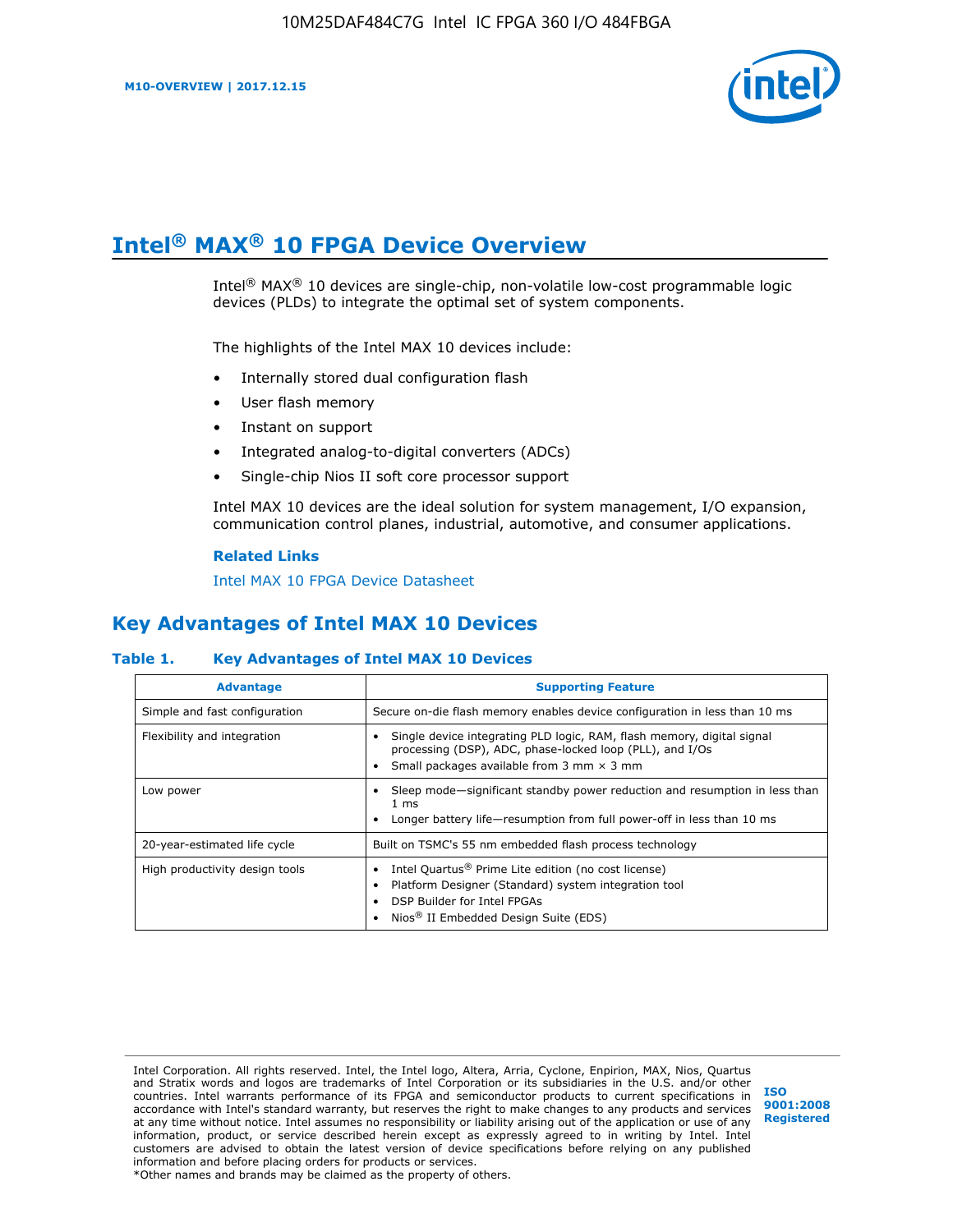

## **Summary of Intel MAX 10 Device Features**

#### **Table 2. Summary of Features for Intel MAX 10 Devices**

| <b>Feature</b>                       | <b>Description</b>                                                                                                                                                                                                                                                               |
|--------------------------------------|----------------------------------------------------------------------------------------------------------------------------------------------------------------------------------------------------------------------------------------------------------------------------------|
| Technology                           | 55 nm TSMC Embedded Flash (Flash + SRAM) process technology                                                                                                                                                                                                                      |
| Packaging                            | Low cost, small form factor packages-support multiple packaging<br>technologies and pin pitches<br>Multiple device densities with compatible package footprints for seamless<br>migration between different device densities<br>RoHS6-compliant                                  |
| Core architecture                    | 4-input look-up table (LUT) and single register logic element (LE)<br>LEs arranged in logic array block (LAB)<br>$\bullet$<br>Embedded RAM and user flash memory<br>Clocks and PLLs<br>$\bullet$<br>Embedded multiplier blocks<br>$\bullet$<br>General purpose I/Os<br>$\bullet$ |
| Internal memory blocks               | M9K-9 kilobits (Kb) memory blocks<br>$\bullet$<br>Cascadable blocks to create RAM, dual port, and FIFO functions<br>$\bullet$                                                                                                                                                    |
| User flash memory (UFM)              | User accessible non-volatile storage<br>$\bullet$<br>High speed operating frequency<br>$\bullet$<br>Large memory size<br>High data retention<br>$\bullet$<br>Multiple interface option<br>$\bullet$                                                                              |
| Embedded multiplier blocks           | One $18 \times 18$ or two 9 $\times$ 9 multiplier modes<br>$\bullet$<br>Cascadable blocks enabling creation of filters, arithmetic functions, and image<br>processing pipelines                                                                                                  |
| <b>ADC</b>                           | 12-bit successive approximation register (SAR) type<br>$\bullet$<br>Up to 17 analog inputs<br>$\bullet$<br>Cumulative speed up to 1 million samples per second (MSPS)<br>Integrated temperature sensing capability                                                               |
| Clock networks                       | Global clocks support<br>$\bullet$<br>High speed frequency in clock network                                                                                                                                                                                                      |
| Internal oscillator                  | Built-in internal ring oscillator                                                                                                                                                                                                                                                |
| PLLs                                 | Analog-based<br>Low jitter<br>$\bullet$<br>High precision clock synthesis<br>Clock delay compensation<br>$\bullet$<br>Zero delay buffering<br>$\bullet$<br>Multiple output taps<br>٠                                                                                             |
| General-purpose I/Os (GPIOs)         | Multiple I/O standards support<br>$\bullet$<br>On-chip termination (OCT)<br>$\bullet$<br>Up to 830 megabits per second (Mbps) LVDS receiver, 800 Mbps LVDS<br>transmitter                                                                                                        |
| External memory interface (EMIF) (1) | Supports up to 600 Mbps external memory interfaces:<br>continued                                                                                                                                                                                                                 |

<sup>(1)</sup> EMIF is only supported in selected Intel MAX 10 device density and package combinations. Refer to the *External Memory Interface User Guide* for more information.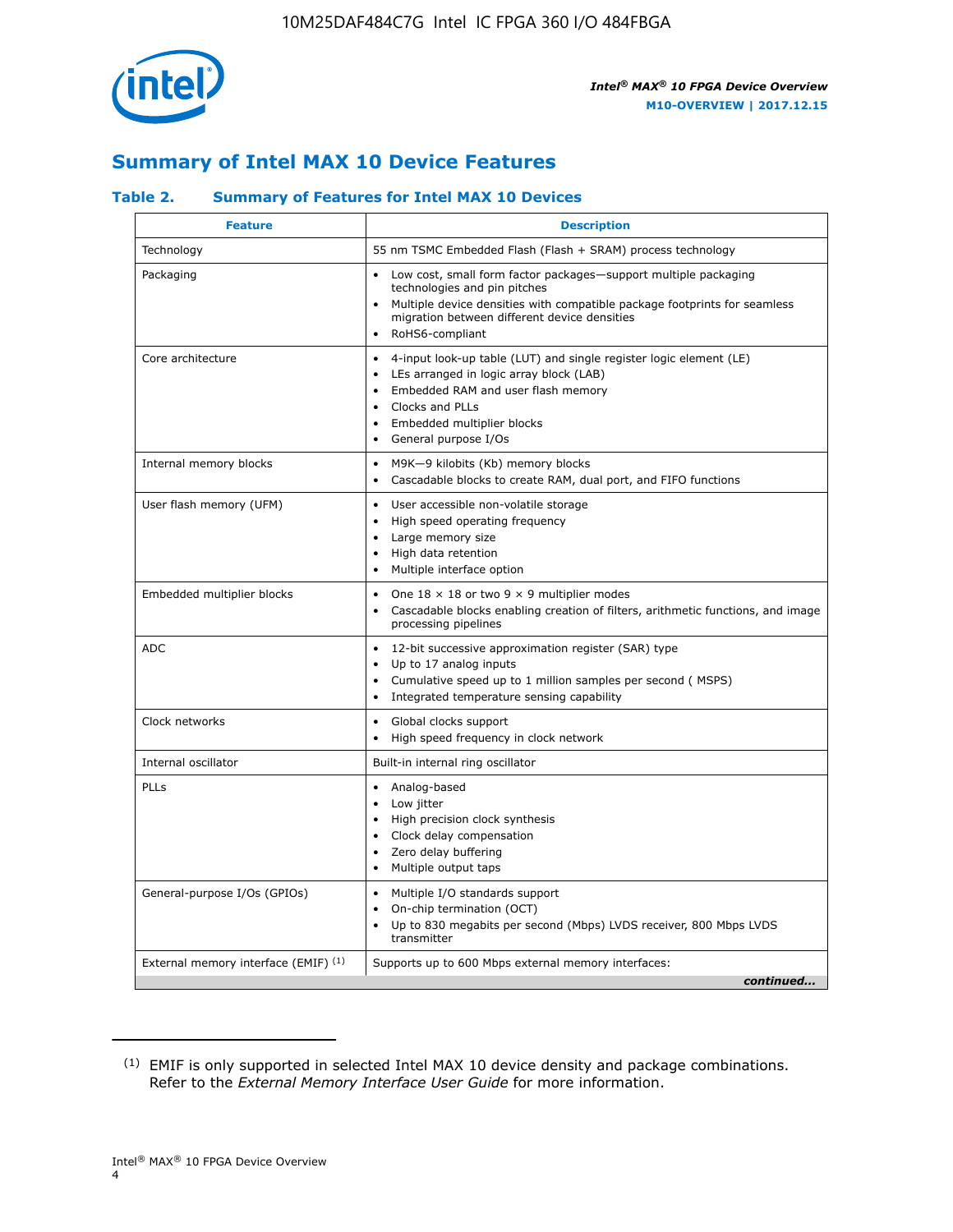

| <b>Feature</b>                | <b>Description</b>                                                                                                                                                                                                                                                                                                                                                                                                            |  |  |  |
|-------------------------------|-------------------------------------------------------------------------------------------------------------------------------------------------------------------------------------------------------------------------------------------------------------------------------------------------------------------------------------------------------------------------------------------------------------------------------|--|--|--|
|                               | DDR3, DDR3L, DDR2, LPDDR2 (on 10M16, 10M25, 10M40, and 10M50.)<br>SRAM (Hardware support only)<br><i>Note:</i> For 600 Mbps performance, -6 device speed grade is required.<br>Performance varies according to device grade (commercial, industrial, or<br>automotive) and device speed grade (-6 or -7). Refer to the Intel MAX<br>10 FPGA Device Datasheet or External Memory Interface Spec Estimator<br>for more details. |  |  |  |
| Configuration                 | Internal configuration<br>JTAG<br>٠<br>Advanced Encryption Standard (AES) 128-bit encryption and compression<br>options<br>Flash memory data retention of 20 years at 85 $^{\circ}$ C                                                                                                                                                                                                                                         |  |  |  |
| Flexible power supply schemes | Single- and dual-supply device options<br>Dynamically controlled input buffer power down<br>Sleep mode for dynamic power reduction                                                                                                                                                                                                                                                                                            |  |  |  |

## **Intel MAX 10 Device Ordering Information**

#### **Figure 1. Sample Ordering Code and Available Options for Intel MAX 10 Devices**



*Note:* The –I6 and –A6 speed grades of the Intel MAX 10 FPGA devices are not available by default in the Intel Quartus Prime software. Contact your local Intel sales representatives for support.

#### **Related Links**

#### [Intel FPGA Product Selector](http://www.altera.com/products/selector/psg-selector.html)

Provides the latest information about Intel FPGAs.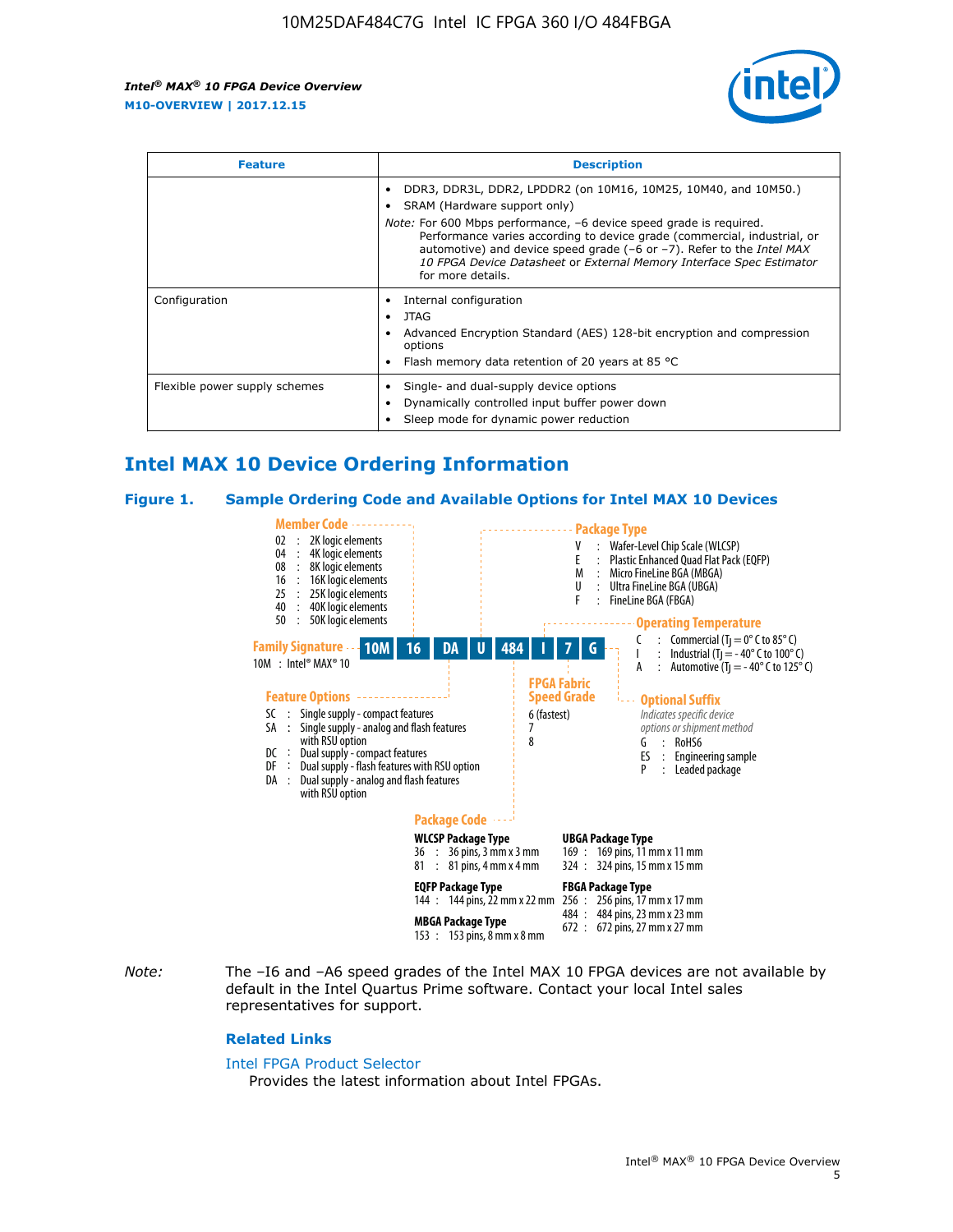

## **Intel MAX 10 Device Feature Options**

#### **Table 3. Feature Options for Intel MAX 10 Devices**

| <b>Option</b> | <b>Feature</b>                                                                                                                                                                          |
|---------------|-----------------------------------------------------------------------------------------------------------------------------------------------------------------------------------------|
| Compact       | Devices with core architecture featuring single configuration image with self-configuration capability                                                                                  |
| Flash         | Devices with core architecture featuring:<br>Dual configuration image with self-configuration capability<br>Remote system upgrade capability<br>Memory initialization                   |
| Analog        | Devices with core architecture featuring:<br>Dual configuration image with self-configuration capability<br>Remote system upgrade capability<br>Memory initialization<br>Integrated ADC |

## **Intel MAX 10 Device Maximum Resources**

#### **Table 4. Maximum Resource Counts for Intel MAX 10 Devices**

| <b>Resource</b>                     |                            | <b>Device</b> |                |                |                |                |                |                |
|-------------------------------------|----------------------------|---------------|----------------|----------------|----------------|----------------|----------------|----------------|
|                                     |                            | <b>10M02</b>  | 10M04          | <b>10M08</b>   | <b>10M16</b>   | <b>10M25</b>   | <b>10M40</b>   | <b>10M50</b>   |
|                                     | Logic Elements (LE) (K)    | 2             | 4              | 8              | 16             | 25             | 40             | 50             |
| M9K Memory (Kb)                     |                            | 108           | 189            | 378            | 549            | 675            | 1,260          | 1,638          |
|                                     | User Flash Memory (Kb) (2) | 96            | 1,248          | 1,376          | 2,368          | 3,200          | 5,888          | 5,888          |
| $18 \times 18$ Multiplier           |                            | 16            | 20             | 24             | 45             | 55             | 125            | 144            |
| <b>PLL</b>                          |                            | 2             | $\overline{2}$ | $\overline{2}$ | $\overline{4}$ | $\overline{4}$ | 4              | $\overline{4}$ |
| GPIO                                |                            | 246           | 246            | 250            | 320            | 360            | 500            | 500            |
| <b>LVDS</b>                         | Dedicated<br>Transmitter   | 15            | 15             | 15             | 22             | 24             | 30             | 30             |
|                                     | Emulated<br>Transmitter    | 114           | 114            | 116            | 151            | 171            | 241            | 241            |
|                                     | Dedicated Receiver         | 114           | 114            | 116            | 151            | 171            | 241            | 241            |
| <b>Internal Configuration Image</b> |                            | $\mathbf{1}$  | $\overline{2}$ | $\overline{2}$ | $\overline{2}$ | 2              | $\overline{2}$ | $\overline{2}$ |
| <b>ADC</b>                          |                            |               | 1              | $\mathbf{1}$   | $\mathbf{1}$   | 2              | 2              | 2              |

<sup>(2)</sup> The maximum possible value including user flash memory and configuration flash memory. For more information, refer to [Intel MAX 10 User Flash Memory User Guide](https://www.altera.com/documentation/vgo1395753117436.html#vgo1395811844282).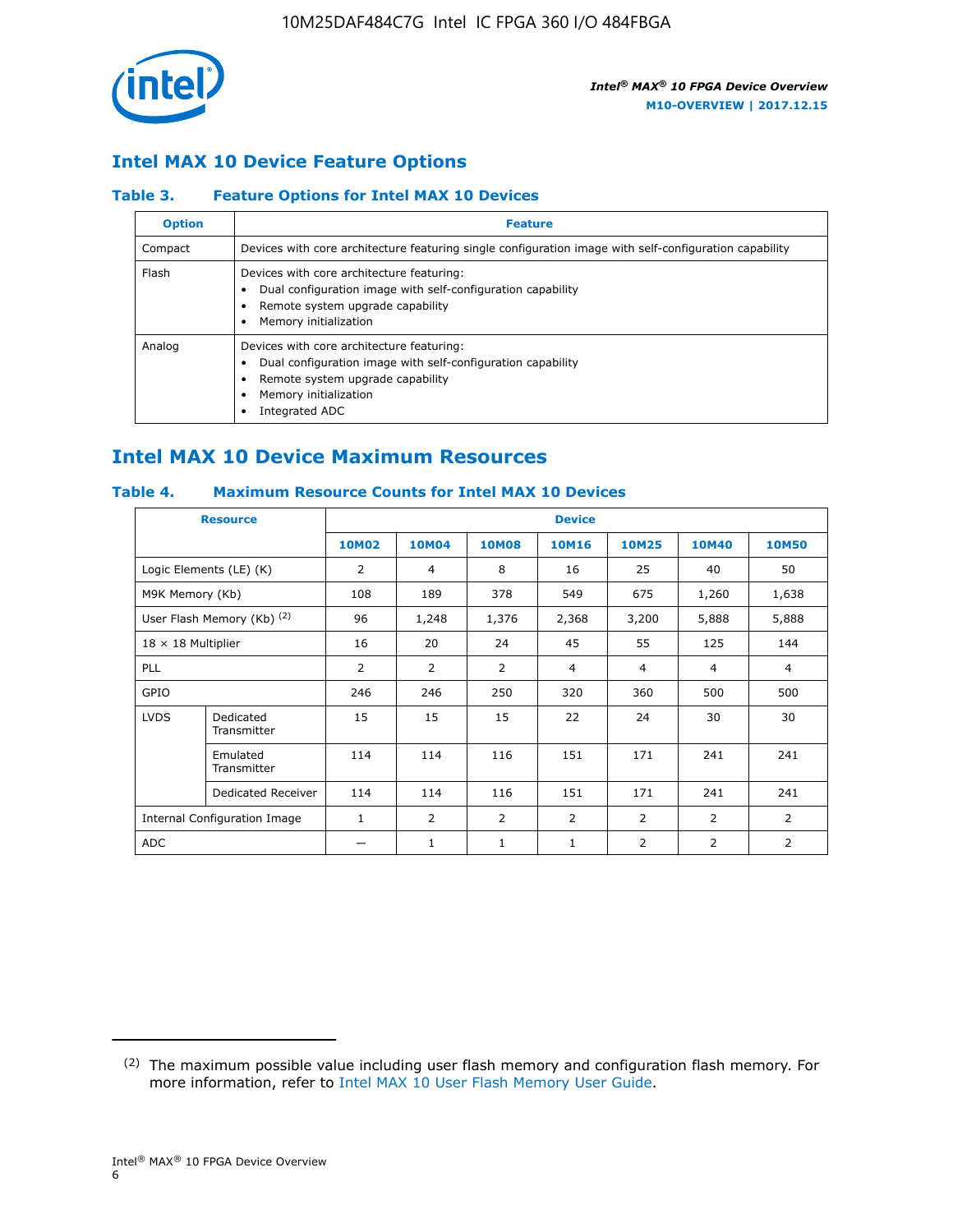

## **Intel MAX 10 Devices I/O Resources Per Package**

#### **Table 5. Package Plan for Intel MAX 10 Single Power Supply Devices**

| <b>Device</b> |                   | <b>Package</b>                     |                      |                             |                                      |  |  |  |  |
|---------------|-------------------|------------------------------------|----------------------|-----------------------------|--------------------------------------|--|--|--|--|
|               | <b>Type</b>       | M153<br>153-pin MBGA               | U169<br>169-pin UBGA | <b>U324</b><br>324-pin UBGA | E144<br>144-pin EQFP                 |  |  |  |  |
|               | <b>Size</b>       | $8 \text{ mm} \times 8 \text{ mm}$ | 11 mm $\times$ 11 mm | 15 mm $\times$ 15 mm        | $22 \text{ mm} \times 22 \text{ mm}$ |  |  |  |  |
|               | <b>Ball Pitch</b> | $0.5$ mm                           | $0.8$ mm             | $0.8$ mm                    | $0.5$ mm                             |  |  |  |  |
| 10M02         |                   | 112                                | 130                  | 246                         | 101                                  |  |  |  |  |
| 10M04         |                   | 112                                | 130                  | 246                         | 101                                  |  |  |  |  |
| 10M08         |                   | 112                                | 130                  | 246                         | 101                                  |  |  |  |  |
| 10M16         |                   |                                    | 130                  | 246                         | 101                                  |  |  |  |  |
| 10M25         |                   |                                    |                      |                             | 101                                  |  |  |  |  |
| 10M40         |                   | –                                  |                      |                             | 101                                  |  |  |  |  |
| 10M50         |                   |                                    |                      |                             | 101                                  |  |  |  |  |

#### **Table 6. Package Plan for Intel MAX 10 Dual Power Supply Devices**

| <b>Device</b> |                   | <b>Package</b> |                                                 |                                                                    |                         |                           |                             |  |  |
|---------------|-------------------|----------------|-------------------------------------------------|--------------------------------------------------------------------|-------------------------|---------------------------|-----------------------------|--|--|
|               | <b>Type</b>       | <b>V36</b>     | <b>V81</b>                                      | <b>U324</b><br>36-pin WLCSP 81-pin WLCSP 324-pin UBGA 256-pin FBGA | <b>F256</b>             | F484<br>484-pin FBGA      | <b>F672</b><br>672-pin FBGA |  |  |
|               | <b>Size</b>       |                | $3$ mm $\times$ 3 mm $\vert$ 4 mm $\times$ 4 mm | $15$ mm $\times$ 15<br>mm                                          | 17 mm $\times$ 17<br>mm | $23$ mm $\times$ 23<br>mm | $27$ mm $\times$ 27<br>mm   |  |  |
|               | <b>Ball Pitch</b> | $0.4$ mm       | $0.4$ mm                                        | $0.8$ mm                                                           | 1.0 <sub>mm</sub>       | 1.0 <sub>mm</sub>         | 1.0 <sub>mm</sub>           |  |  |
| 10M02         |                   | 27             |                                                 | 160                                                                |                         |                           |                             |  |  |
| 10M04         |                   |                |                                                 | 246                                                                | 178                     |                           |                             |  |  |
| 10M08         |                   |                | 56                                              | 246                                                                | 178                     | 250                       |                             |  |  |
| 10M16         |                   |                |                                                 | 246                                                                | 178                     | 320                       |                             |  |  |
| 10M25         |                   |                |                                                 |                                                                    | 178                     | 360                       |                             |  |  |
| 10M40         |                   |                |                                                 |                                                                    | 178                     | 360                       | 500                         |  |  |
| 10M50         |                   |                |                                                 |                                                                    | 178                     | 360                       | 500                         |  |  |

#### **Related Links**

- [Intel MAX 10 General Purpose I/O User Guide](https://www.altera.com/documentation/sam1393999966669.html#sam1394000084476)
- [Intel MAX 10 High-Speed LVDS I/O User Guide](https://www.altera.com/documentation/sam1394433606063.html#sam1394433911642)

## **Intel MAX 10 Vertical Migration Support**

Vertical migration supports the migration of your design to other Intel MAX 10 devices of different densities in the same package with similar I/O and ADC resources.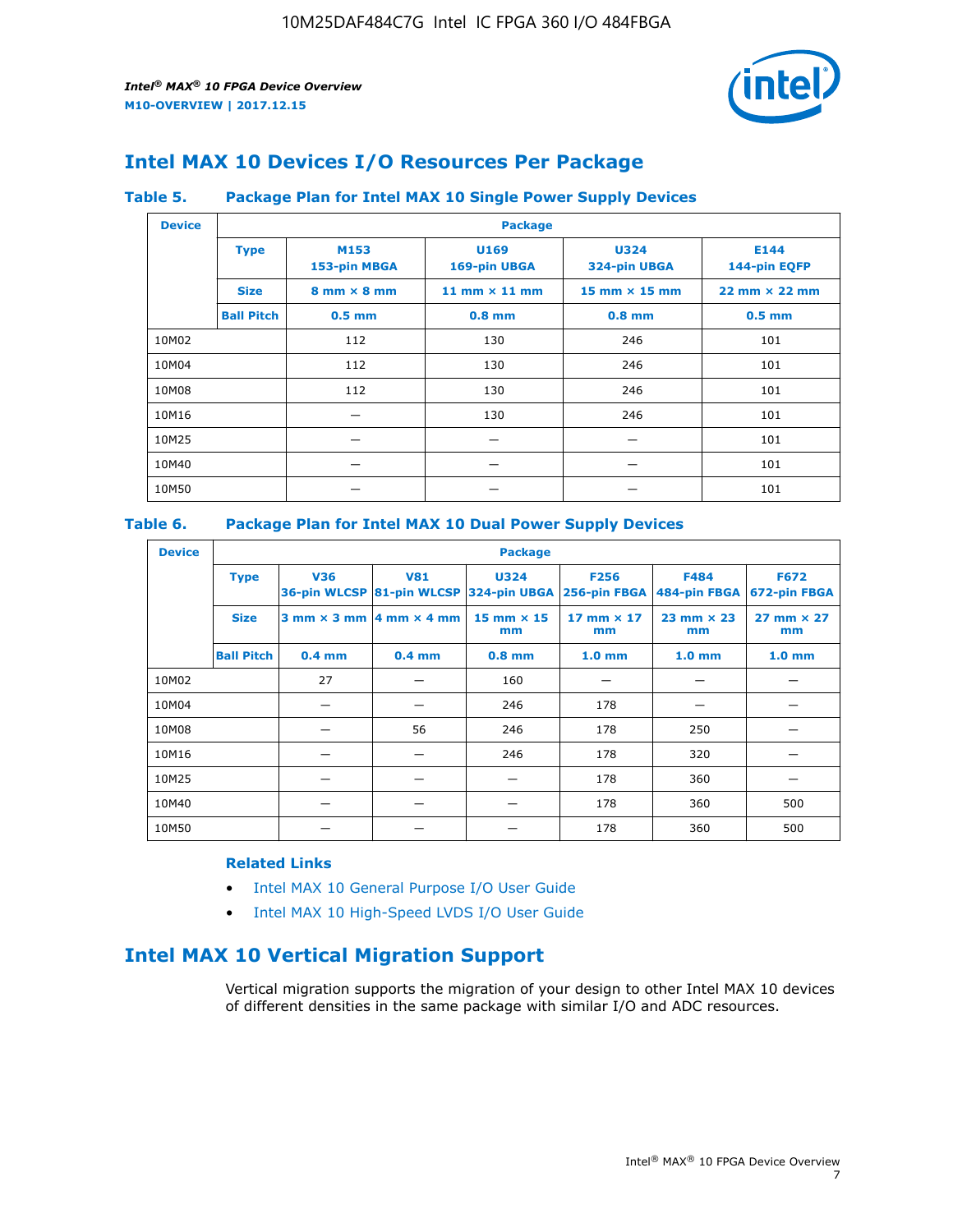

## **Intel MAX 10 I/O Vertical Migration Support**

#### **Figure 2. Migration Capability Across Intel MAX 10 Devices**

- The arrows indicate the migration paths. The devices included in each vertical migration path are shaded. Non-migratable devices are omitted. Some packages have several migration paths. Devices with lesser I/O resources in the same path have lighter shades.
- To achieve the full I/O migration across product lines in the same migration path, restrict I/Os usage to match the product line with the lowest I/O count.

|               | <b>Package</b>                   |            |      |      |             |                  |                                    |      |      |  |
|---------------|----------------------------------|------------|------|------|-------------|------------------|------------------------------------|------|------|--|
| <b>Device</b> | <b>V36</b>                       | <b>V81</b> | M153 | U169 | <b>U324</b> | F <sub>256</sub> | E144                               | F484 | F672 |  |
| 10M02         |                                  |            |      |      | 7           |                  |                                    |      |      |  |
| 10M04         |                                  |            |      |      |             |                  |                                    |      |      |  |
| 10M08         |                                  |            |      |      |             |                  |                                    |      |      |  |
| 10M16         |                                  |            |      |      |             |                  |                                    |      |      |  |
| 10M25         |                                  |            |      |      |             |                  |                                    |      |      |  |
| 10M40         |                                  |            |      |      |             |                  |                                    |      |      |  |
| 10M50         |                                  |            |      |      |             |                  |                                    |      |      |  |
|               | <b>Dual Power Supply Devices</b> |            |      |      |             |                  | <b>Single Power Supply Devices</b> |      |      |  |

*Note:* To verify the pin migration compatibility, use the Pin Migration View window in the Intel Quartus Prime software Pin Planner.

## **Intel MAX 10 ADC Vertical Migration Support**

#### **Figure 3. ADC Vertical Migration Across Intel MAX 10 Devices**

The arrows indicate the ADC migration paths. The devices included in each vertical migration path are shaded.

|                                                                                                                                                                                                                         | Package          |      |      |                  |      |             |      |  |  |
|-------------------------------------------------------------------------------------------------------------------------------------------------------------------------------------------------------------------------|------------------|------|------|------------------|------|-------------|------|--|--|
| <b>Device</b>                                                                                                                                                                                                           | M <sub>153</sub> | U169 | U324 | F <sub>256</sub> | E144 | <b>F484</b> | F672 |  |  |
| 10M04                                                                                                                                                                                                                   |                  |      |      |                  |      |             |      |  |  |
| 10M08                                                                                                                                                                                                                   |                  |      |      |                  |      |             |      |  |  |
| 10M16                                                                                                                                                                                                                   |                  |      |      |                  |      |             |      |  |  |
| 10M25                                                                                                                                                                                                                   |                  |      |      |                  |      |             |      |  |  |
| 10M40                                                                                                                                                                                                                   |                  |      |      |                  |      |             |      |  |  |
| 10M50                                                                                                                                                                                                                   |                  |      |      |                  |      |             |      |  |  |
| <b>Dual ADC Device:</b> Each ADC (ADC1 and ADC2) supports 1 dedicated analog input pin and 8 dual function pins.<br>Single ADC Device: Single ADC that supports 1 dedicated analog input pin and 16 dual function pins. |                  |      |      |                  |      |             |      |  |  |

**Single ADC Device:** Single ADC that supports 1 dedicated analog input pin and 8 dual function pins.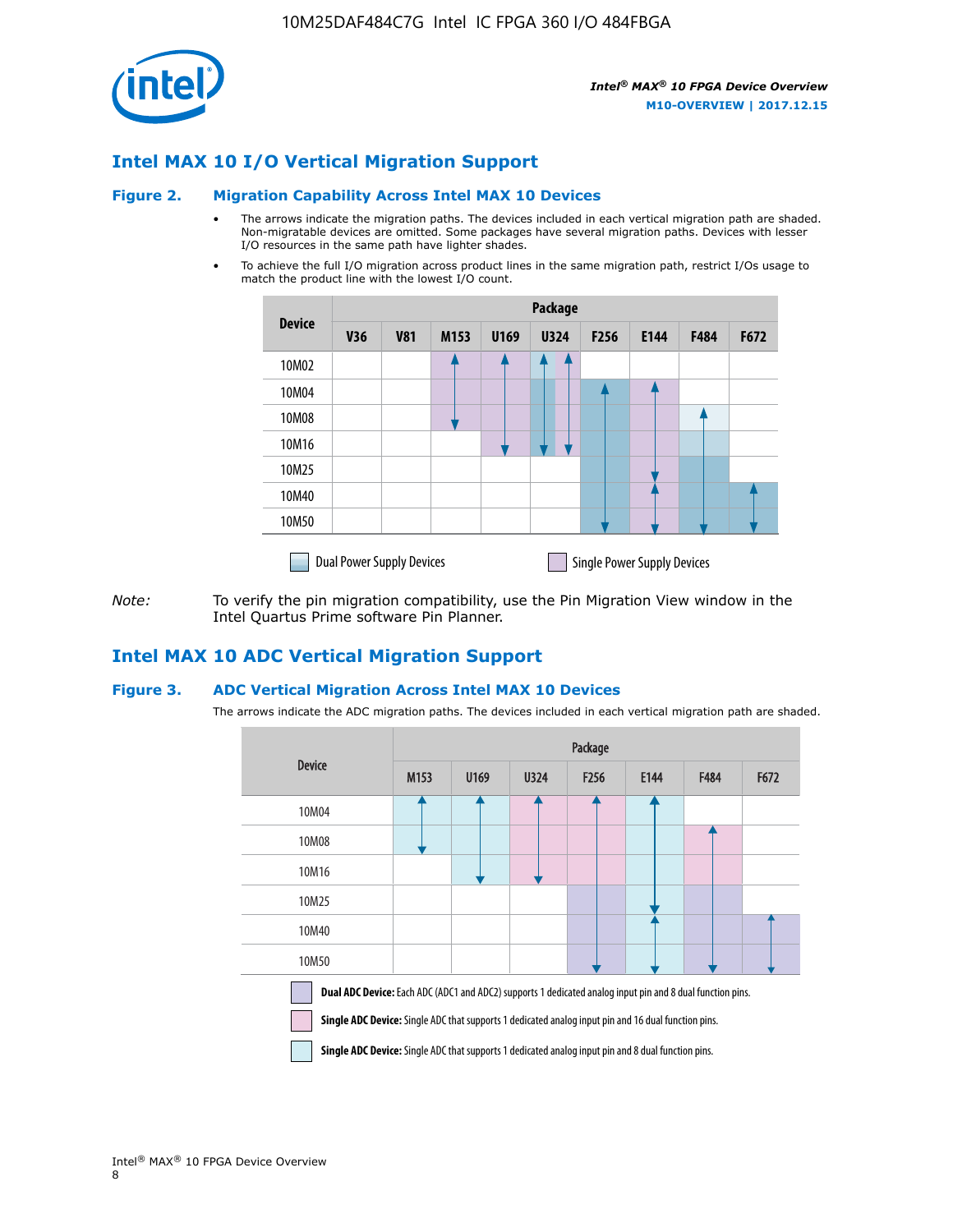

#### **Table 7. Pin Migration Conditions for ADC Migration**

| <b>Source</b>     | <b>Target</b>     | <b>Migratable Pins</b>                                                                                            |
|-------------------|-------------------|-------------------------------------------------------------------------------------------------------------------|
| Single ADC device | Single ADC device | You can migrate all ADC input pins                                                                                |
| Dual ADC device   | Dual ADC device   |                                                                                                                   |
| Single ADC device | Dual ADC device   | One dedicated analog input pin.                                                                                   |
| Dual ADC device   | Single ADC device | Eight dual function pins from the ADC1 block of the<br>٠<br>source device to the ADC1 block of the target device. |

## **Logic Elements and Logic Array Blocks**

The LAB consists of 16 logic elements (LE) and a LAB-wide control block. An LE is the smallest unit of logic in the Intel MAX 10 device architecture. Each LE has four inputs, a four-input look-up table (LUT), a register, and output logic. The four-input LUT is a function generator that can implement any function with four variables.

#### **Figure 4. Intel MAX 10 Device Family LEs**



## **Analog-to-Digital Converter**

Intel MAX 10 devices feature up to two ADCs. You can use the ADCs to monitor many different signals, including on-chip temperature.

#### **Table 8. ADC Features**

| <b>Feature</b>             | <b>Description</b>                                                                                                                                                                                  |
|----------------------------|-----------------------------------------------------------------------------------------------------------------------------------------------------------------------------------------------------|
| 12-bit resolution          | Translates analog signal to digital data for information processing, computing,<br>data transmission, and control systems<br>Provides a 12-bit digital representation of the observed analog signal |
| Up to 1 MSPS sampling rate | Monitors single-ended external inputs with a cumulative sampling rate of 25<br>kilosamples per second to 1 MSPS in normal mode                                                                      |
|                            |                                                                                                                                                                                                     |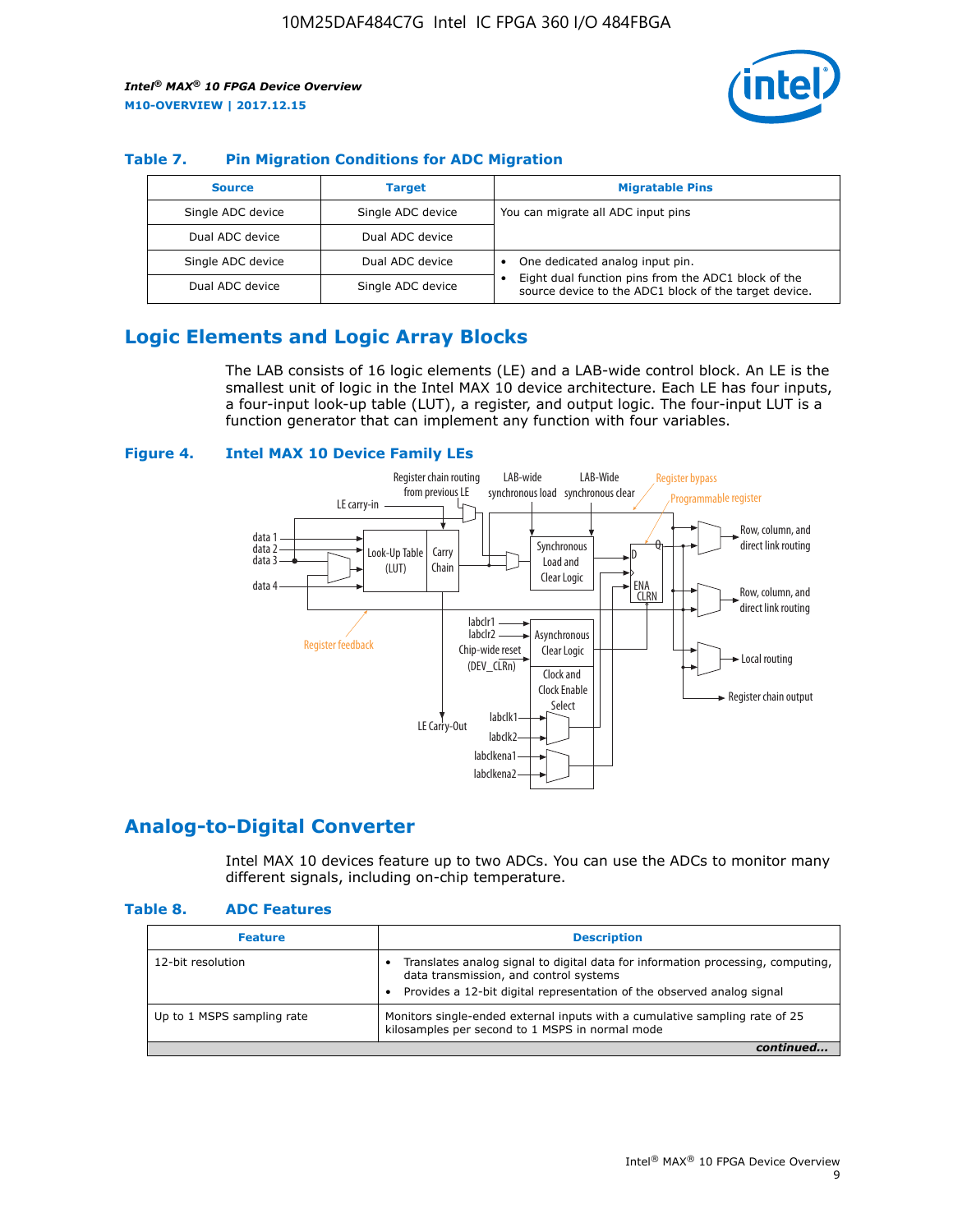

| <b>Feature</b>                                                  | <b>Description</b>                                                                                                                         |
|-----------------------------------------------------------------|--------------------------------------------------------------------------------------------------------------------------------------------|
| Up to 17 single-ended external inputs<br>for single ADC devices | One dedicated analog and 16 dual function input pins                                                                                       |
| Up to 18 single-ended external inputs<br>for dual ADC devices   | One dedicated analog and eight dual-function input pins in each ADC block<br>٠<br>Simultaneous measurement capability for dual ADC devices |
| On-chip temperature sensor                                      | Monitors external temperature data input with a sampling rate of up to 50<br>kilosamples per second                                        |

## **User Flash Memory**

The user flash memory (UFM) block in Intel MAX 10 devices stores non-volatile information.

UFM provides an ideal storage solution that you can access using Avalon Memory-Mapped (Avalon-MM) slave interface protocol.

#### **Table 9. UFM Features**

| <b>Features</b>     | <b>Capacity</b>                                                             |
|---------------------|-----------------------------------------------------------------------------|
| Endurance           | Counts to at least 10,000 program/erase cycles                              |
| Data retention      | 20 years at 85 °C<br>٠<br>10 years at 100 °C<br>$\bullet$                   |
| Operating frequency | Maximum 116 MHz for parallel interface and 7.25 MHz for<br>serial interface |
| Data length         | Stores data up to 32 bits length in parallel                                |

## **Embedded Multipliers and Digital Signal Processing Support**

Intel MAX 10 devices support up to 144 embedded multiplier blocks. Each block supports one individual  $18 \times 18$ -bit multiplier or two individual  $9 \times 9$ -bit multipliers.

With the combination of on-chip resources and external interfaces in Intel MAX 10 devices, you can build DSP systems with high performance, low system cost, and low power consumption.

You can use the Intel MAX 10 device on its own or as a DSP device co-processor to improve price-to-performance ratios of DSP systems.

You can control the operation of the embedded multiplier blocks using the following options:

- Parameterize the relevant IP cores with the Intel Quartus Prime parameter editor
- Infer the multipliers directly with VHDL or Verilog HDL

System design features provided for Intel MAX 10 devices: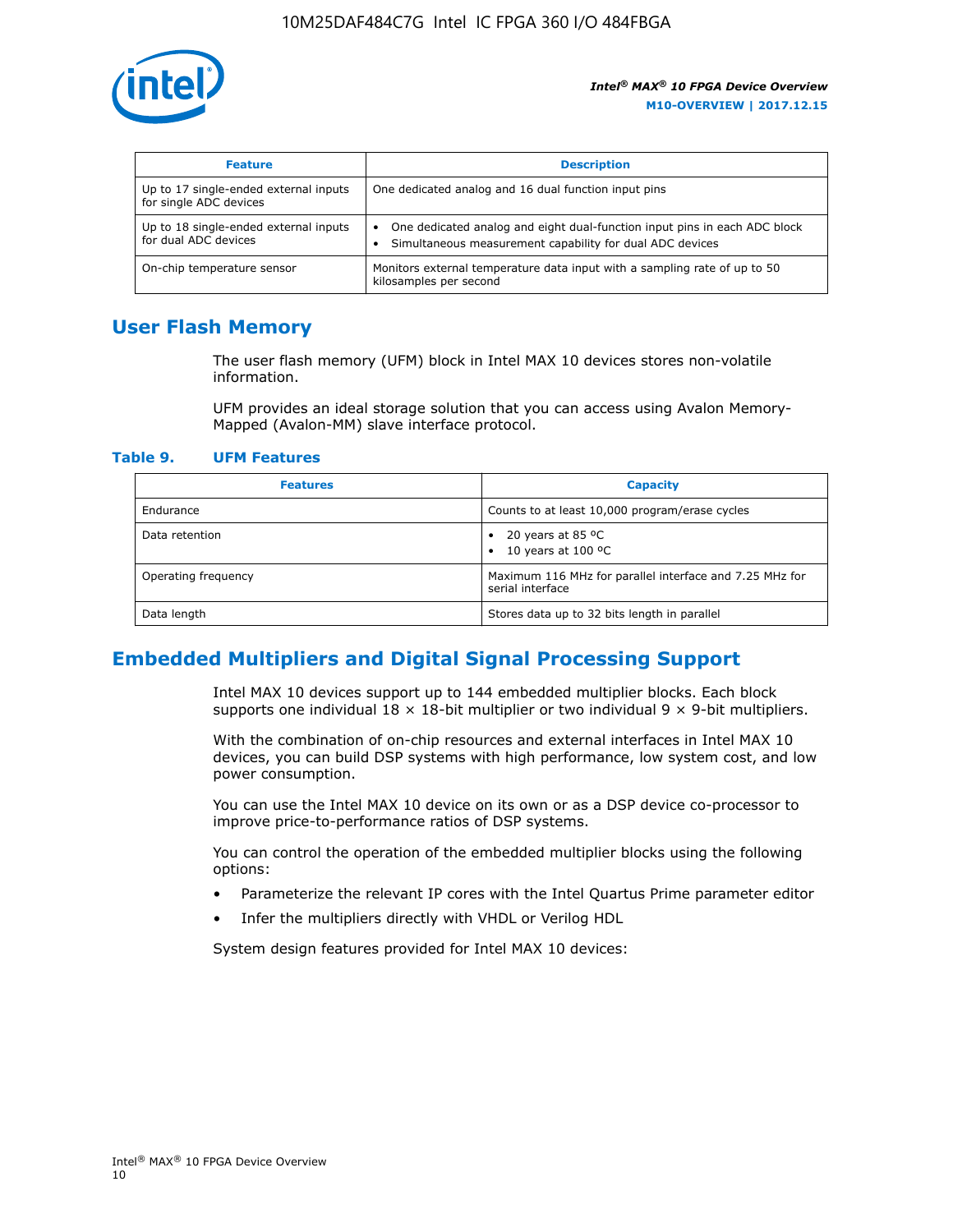

- DSP IP cores:
	- Common DSP processing functions such as finite impulse response (FIR), fast Fourier transform (FFT), and numerically controlled oscillator (NCO) functions
	- Suites of common video and image processing functions
- Complete reference designs for end-market applications
- DSP Builder for Intel FPGAs interface tool between the Intel Quartus Prime software and the MathWorks Simulink and MATLAB design environments
- DSP development kits

## **Embedded Memory Blocks**

The embedded memory structure consists of M9K memory blocks columns. Each M9K memory block of a Intel MAX 10 device provides 9 Kb of on-chip memory capable of operating at up to 284 MHz. The embedded memory structure consists of M9K memory blocks columns. Each M9K memory block of a Intel MAX 10 device provides 9 Kb of on-chip memory. You can cascade the memory blocks to form wider or deeper logic structures.

You can configure the M9K memory blocks as RAM, FIFO buffers, or ROM.

The Intel MAX 10 device memory blocks are optimized for applications such as high throughput packet processing, embedded processor program, and embedded data storage.

| <b>Operation Modes</b> | <b>Port Widths</b>                                                            |
|------------------------|-------------------------------------------------------------------------------|
| Single port            | $x1, x2, x4, x8, x9, x16, x18, x32, and x36$                                  |
| Simple dual port       | $x1, x2, x4, x8, x9, x16, x18, x32, and x36$                                  |
| True dual port         | $\times1, \times2, \times4, \times8, \times9, \times16, \text{and } \times18$ |

#### **Table 10. M9K Operation Modes and Port Widths**

## **Clocking and PLL**

Intel MAX 10 devices offer the following resources: global clock (GCLK) networks and phase-locked loops (PLLs) with a 116-MHz built-in oscillator.

Intel MAX 10 devices support up to 20 global clock (GCLK) networks with operating frequency up to 450 MHz. The GCLK networks have high drive strength and low skew.

The PLLs provide robust clock management and synthesis for device clock management, external system clock management, and I/O interface clocking. The high precision and low jitter PLLs offers the following features:

- Reduction in the number of oscillators required on the board
- Reduction in the device clock pins through multiple clock frequency synthesis from a single reference clock source
- Frequency synthesis
- On-chip clock de-skew
- Jitter attenuation
- Dynamic phase-shift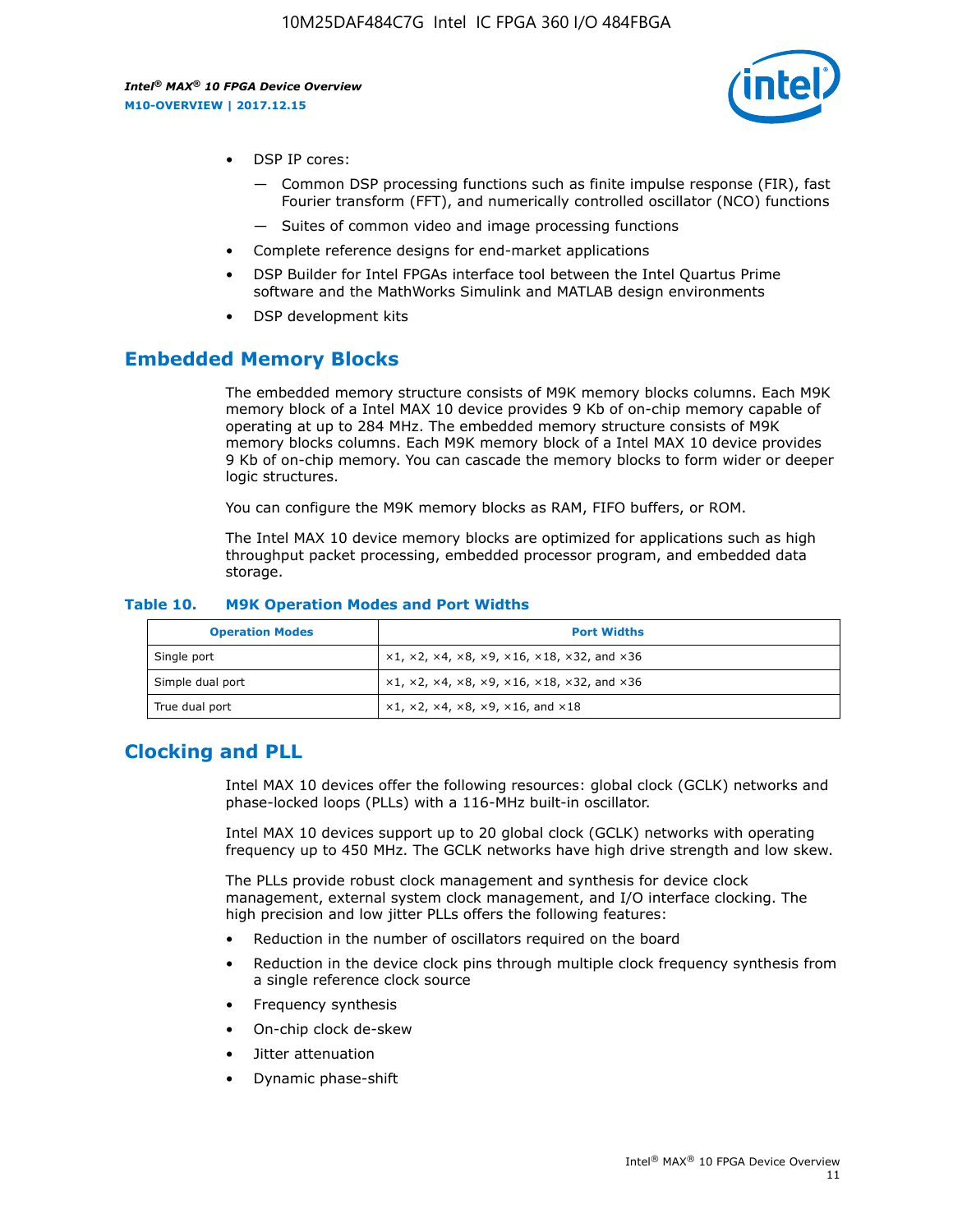

- Zero delay buffer
- Counter reconfiguration
- Bandwidth reconfiguration
- Programmable output duty cycle
- PLL cascading
- Reference clock switchover
- Driving of the ADC block

## **FPGA General Purpose I/O**

The Intel MAX 10 I/O buffers support a range of programmable features.

These features increase the flexibility of I/O utilization and provide an alternative to reduce the usage of external discrete components such as a pull-up resistor and a PCI clamp diode.

## **External Memory Interface**

Dual-supply Intel MAX 10 devices feature external memory interfaces solution that uses the I/O elements on the right side of the devices together with the UniPHY IP.

With this solution, you can create external memory interfaces to 16-bit SDRAM components with error correction coding (ECC).

*Note:* The external memory interface feature is available only for dual-supply Intel MAX 10 devices.

#### **Table 11. External Memory Interface Performance**

| <b>External Memory</b><br>Interface <sup>(3)</sup> | <b>I/O Standard</b> | <b>Maximum Width</b> | <b>Maximum Frequency (MHz)</b> |
|----------------------------------------------------|---------------------|----------------------|--------------------------------|
| <b>DDR3 SDRAM</b>                                  | SSTL-15             | 16 bit $+8$ bit ECC  | 303                            |
| <b>DDR3L SDRAM</b>                                 | SSTL-135            | 16 bit $+8$ bit ECC  | 303                            |
| <b>DDR2 SDRAM</b>                                  | SSTL-18             | 16 bit $+8$ bit ECC  | 200                            |
| LPDDR2 SDRAM                                       | $H SUL-12$          | 16 bit without ECC   | 200(4)                         |

#### **Related Links**

[External Memory Interface Spec Estimator](http://www.altera.com/technology/memory/estimator/mem-emif-index.html)

Provides a parametric tool that allows you to find and compare the performance of the supported external memory interfaces in Intel FPGAs.

 $(3)$  The device hardware supports SRAM. Use your own design to interface with SRAM devices.

 $(4)$  To achieve the specified performance, constrain the memory device I/O and core power supply variation to within ±3%. By default, the frequency is 167 MHz.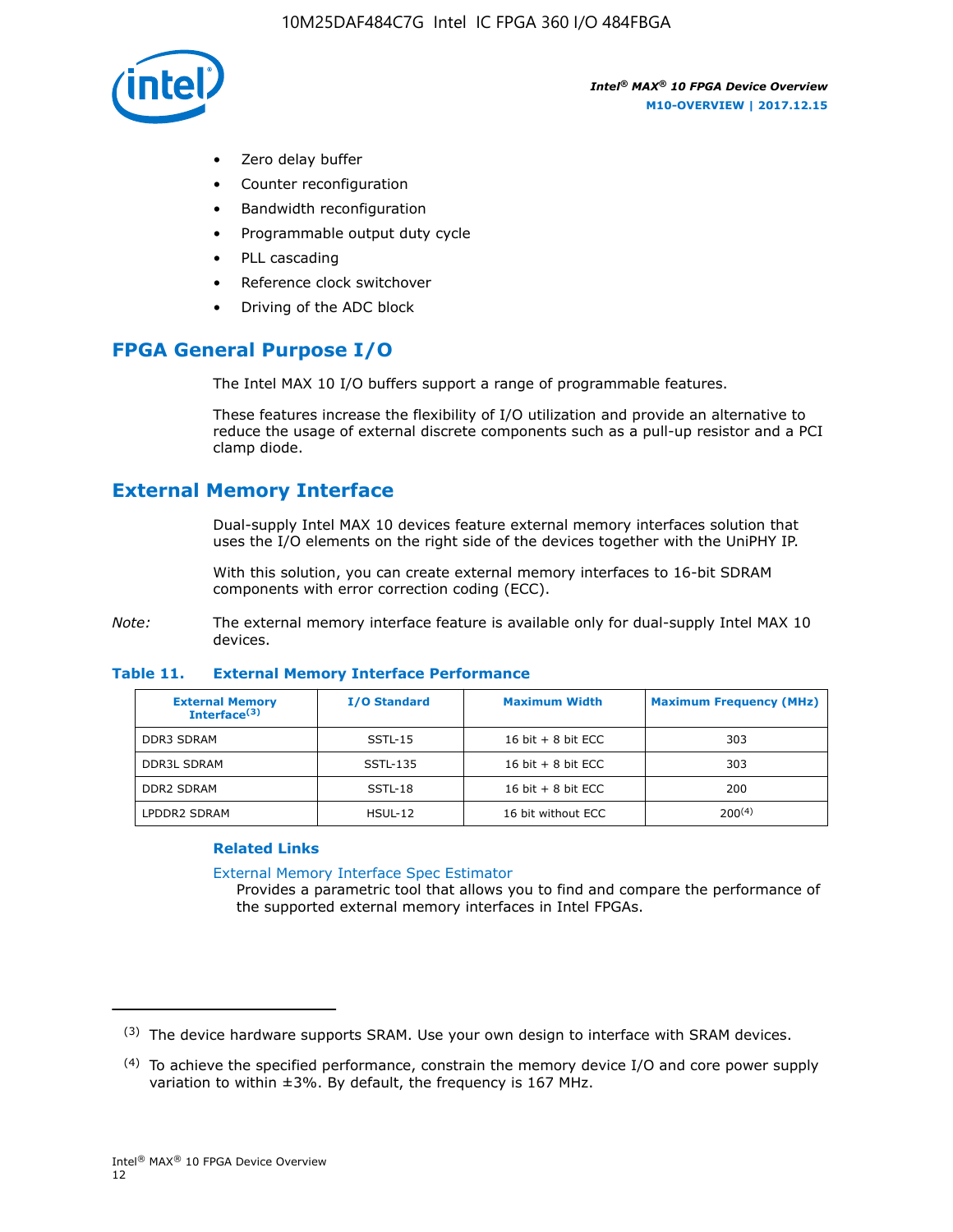

## **Configuration**

#### **Table 12. Configuration Features**

| <b>Feature</b>                    | <b>Description</b>                                                                                                                                                                       |
|-----------------------------------|------------------------------------------------------------------------------------------------------------------------------------------------------------------------------------------|
| Dual configuration                | Stores two configuration images in the configuration flash memory (CFM)<br>Selects the first configuration image to load using the CONFIG SEL pin                                        |
| Design security                   | Supports 128-bit key with non-volatile key programming<br>Limits access of the JTAG instruction during power-up in the JTAG secure mode<br>Unique device ID for each Intel MAX 10 device |
| <b>SEU Mitigation</b>             | Auto-detects cyclic redundancy check (CRC) errors during configuration<br>Provides optional CRC error detection and identification in user mode                                          |
| Dual-purpose configuration<br>pin | Functions as configuration pins prior to user mode<br>Provides options to be used as configuration pin or user I/O pin in user mode                                                      |
| Configuration data<br>compression | Decompresses the compressed configuration bitstream data in real-time during<br>configuration<br>Reduces the size of configuration image stored in the CFM                               |
| Instant-on                        | Provides the fastest power-up mode for Intel MAX 10 devices.                                                                                                                             |

#### **Table 13. Configuration Schemes for Intel MAX 10 Devices**

| <b>Configuration Scheme</b>   | <b>Compression</b>       | <b>Encryption</b> | <b>Dual Image</b><br><b>Configuration</b> | <b>Data Width</b> |
|-------------------------------|--------------------------|-------------------|-------------------------------------------|-------------------|
| <b>Internal Configuration</b> | Yes                      | Yes               | Yes                                       |                   |
| <b>JTAG</b>                   | $\overline{\phantom{a}}$ |                   | -                                         |                   |

## **Power Management**

#### **Table 14. Power Options**

| <b>Power Options</b>                  | <b>Advantage</b>                                                                                                                                |  |
|---------------------------------------|-------------------------------------------------------------------------------------------------------------------------------------------------|--|
| Single-supply device                  | Saves board space and costs.                                                                                                                    |  |
| Dual-supply device                    | Consumes less power<br>Offers higher performance                                                                                                |  |
| Power management<br>controller scheme | Reduces dynamic power consumption when certain applications are in standby mode<br>Provides a fast wake-up time of less than 1 ms.<br>$\bullet$ |  |

## **Document Revision History for Intel MAX 10 FPGA Device Overview**

| <b>Date</b>   | <b>Version</b> | <b>Changes</b>                                                                                                                                                                                                                       |
|---------------|----------------|--------------------------------------------------------------------------------------------------------------------------------------------------------------------------------------------------------------------------------------|
| December 2017 | 2017.12.15     | Added the U324 package for the Intel MAX 10 single power supply<br>devices.<br>Updated the 10M02 GPIO and LVDS count in the Maximum Resource<br>Counts for Intel MAX 10 Devices table.<br>Updated the I/O vertical migration figure. |
| February 2017 | 2017.02.21     | Rebranded as Intel.                                                                                                                                                                                                                  |
|               |                |                                                                                                                                                                                                                                      |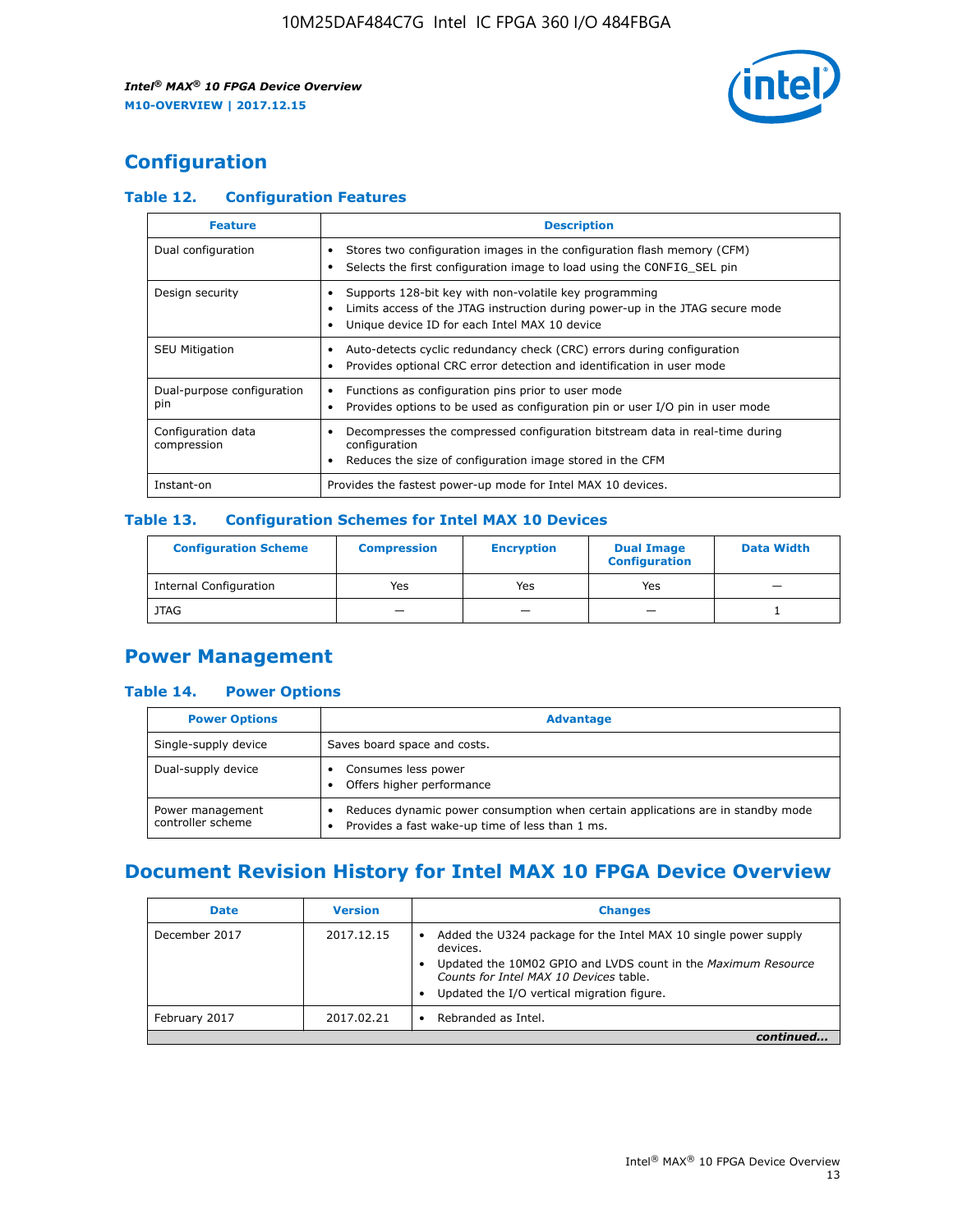

| <b>Date</b>    | <b>Version</b> | <b>Changes</b>                                                                                                                                                                                                                                                                                                                                                                                                                                                                                                                                                                                                                                                                                                                                                                                                                                                                                                                                                                                                                                                                                                                                                          |
|----------------|----------------|-------------------------------------------------------------------------------------------------------------------------------------------------------------------------------------------------------------------------------------------------------------------------------------------------------------------------------------------------------------------------------------------------------------------------------------------------------------------------------------------------------------------------------------------------------------------------------------------------------------------------------------------------------------------------------------------------------------------------------------------------------------------------------------------------------------------------------------------------------------------------------------------------------------------------------------------------------------------------------------------------------------------------------------------------------------------------------------------------------------------------------------------------------------------------|
| December 2016  | 2016.12.20     | • Updated EMIF information in the Summary of Features for Intel MAX 10<br>Devices table. EMIF is only supported in selected Intel MAX 10 device<br>density and package combinations, and for 600 Mbps performance, -6<br>device speed grade is required.<br>Updated the device ordering information to include P for leaded<br>$\bullet$<br>package.                                                                                                                                                                                                                                                                                                                                                                                                                                                                                                                                                                                                                                                                                                                                                                                                                    |
| May 2016       | 2016.05.02     | Removed all preliminary marks.<br>Update the ADC sampling rate description. The ADC feature monitors<br>$\bullet$<br>single-ended external inputs with a cumulative sampling rate of 25<br>kilosamples per second to 1 MSPS in normal mode.                                                                                                                                                                                                                                                                                                                                                                                                                                                                                                                                                                                                                                                                                                                                                                                                                                                                                                                             |
| November 2015  | 2015.11.02     | Removed SF feature from the device ordering information figure.<br>$\bullet$<br>Changed instances of Quartus II to Intel Quartus Prime.<br>$\bullet$                                                                                                                                                                                                                                                                                                                                                                                                                                                                                                                                                                                                                                                                                                                                                                                                                                                                                                                                                                                                                    |
| May 2015       | 2015.05.04     | Added clearer descriptions for the feature options listed in the device<br>$\bullet$<br>ordering information figure.<br>Updated the maximum dedicated LVDS transmitter count of 10M02<br>$\bullet$<br>device from 10 to 9.<br>• Removed the F672 package of the Intel MAX 10 10M25 device :<br>- Updated the devices I/O resources per package.<br>$-$ Updated the I/O vertical migration support.<br>- Updated the ADC vertical migration support.<br>Updated the maximum resources for 10M25 device:<br>$\bullet$<br>- Maximum GPIO from 380 to 360.<br>- Maximum dedicated LVDS transmitter from 26 to 24.<br>- Maximum emulated LVDS transmitter from 181 to 171.<br>- Maximum dedicated LVDS receiver from 181 to 171.<br>Added ADC information for the E144 package of the 10M04 device.<br>$\bullet$<br>Updated the ADC vertical migration diagram to clarify that there are<br>single ADC devices with eight and 16 dual function pins.<br>Removed the note about contacting Altera for DDR3, DDR3L, DDR2,<br>and LPDDR2 external memory interface support. The Intel Quartus<br>Prime software supports these external memory interfaces from version<br>15.0. |
| December 2014  | 2014.12.15     | Changed terms:<br>$\bullet$<br>- "dual image" to "dual configuration image"<br>- "dual-image configuration" to dual configuration"<br>Added memory initialization feature for Flash and Analog devices.<br>$\bullet$<br>Added maximum data retention capacity of up to 20 years for UFM<br>$\bullet$<br>feature.<br>Added maximum operating frequency of 7.25 MHz for serial interface<br>$\bullet$<br>for UFM feature.                                                                                                                                                                                                                                                                                                                                                                                                                                                                                                                                                                                                                                                                                                                                                 |
| September 2014 | 2014.09.22     | Initial release.                                                                                                                                                                                                                                                                                                                                                                                                                                                                                                                                                                                                                                                                                                                                                                                                                                                                                                                                                                                                                                                                                                                                                        |